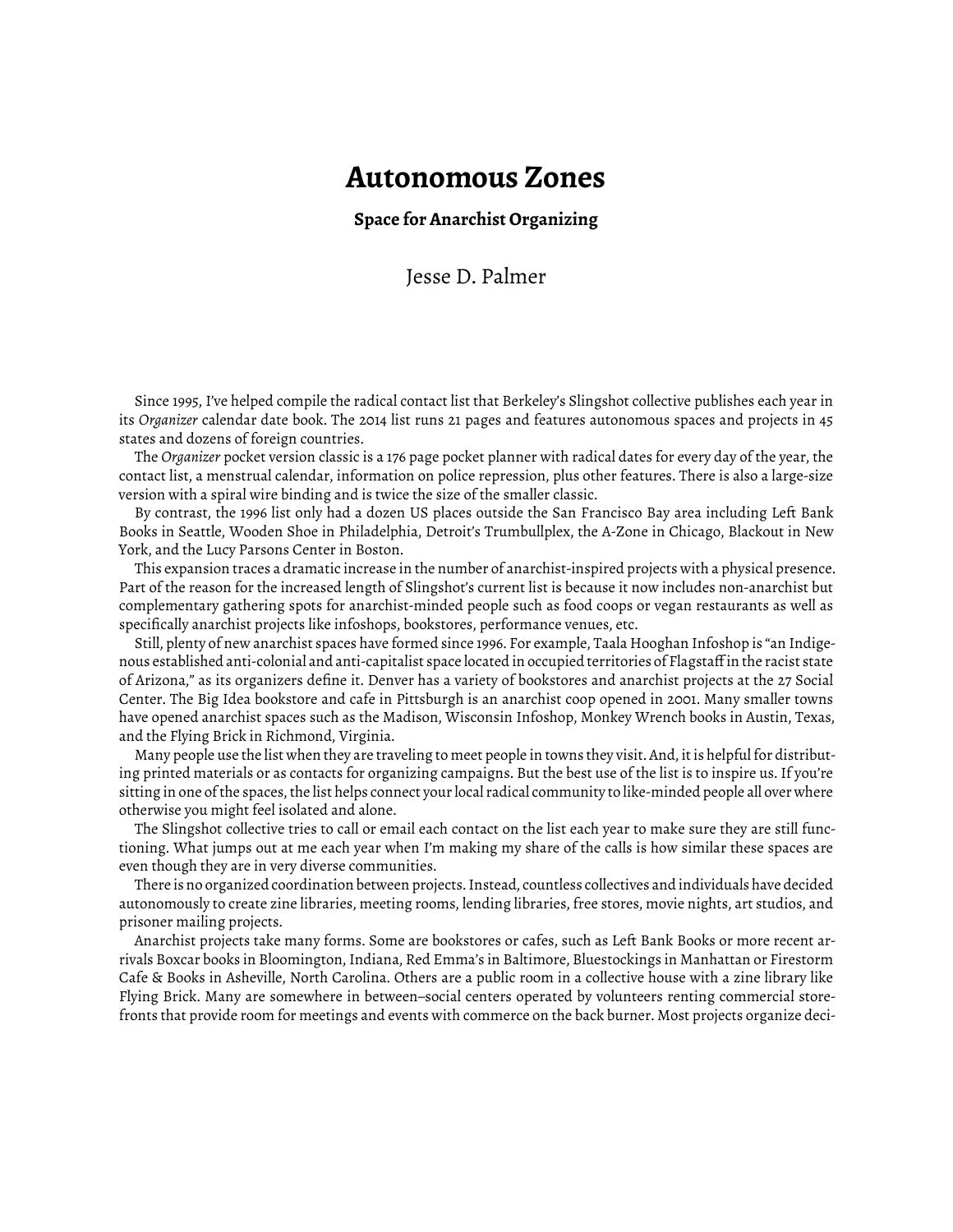sion making horizontally and primarily seek to distribute radical literature and host anarchist-related events and projects.

Part of the popularity of opening radical spaces is that people are attracted to projects where tangible results can be seen.

Compared to building a new anarchist society, operating an infoshop seems doable. The most successful moment of the recent Occupy movement involved building the physical and organizational infrastructure of the camps themselves for the same reason. However, what many people find after they open a radical space is that keeping it going is a lot more difficult and frustrating than opening it up.

An ongoing discussion in some projects is whether the energy required to raise funds for rent month after month is worth it. On one hand, establishing a radical space seeks to create a physical place for organizing and creating community. But it is easy for the project itself to take up so many resources that it ends up paradoxically draining energy away from organizing. So, while many spaces open, the number that close is also high.

Often one purpose of such projects is to serve as a public portal so new people can join a local radical community. However, being open to the public raises tough contradictions for anarchists. Should a space be open to everyone or does creating a safer space require banning people who steal or act in racist, sexist or violent ways? It can be draining and divisive to deal with people who take advantage of a project when staffers feel hostile to having too many rules. A project may seek to be welcoming to new comers, but the volunteers staffing don't want to adopt a smiley customer service attitude. As a result, walking into some of these spaces can feel like entering a private club if you don't have the right punk cultural signifiers.

People establish radical spaces so they can experiment with and affirm anarchist values and ideas. Opening a semi-permanent location can symbolize a local radical community's evolution and growth by testing its organizational capacity. Radical spaces provide liberated zones that exist between particular mass gatherings or protests. Building community and relationships is ultimately key.

Collectives give their members a sense of belonging and make our day-to-day lives more meaningful in a capitalist world bent on dehumanizing and isolating us.

You can check out Slingshot's online version of the radical contact list at http://slingshot.tao.ca/rclist.html. If there's a space near you, drop by for a visit.

Jesse Palmer has been a collective member of *Slingshot*, an independent radical newspaper, since 1988, and has volunteered with Berkeley's Long Haul Infoshop since 1993. He also is an attorney who represents housing coops and non-profits, and a new father.